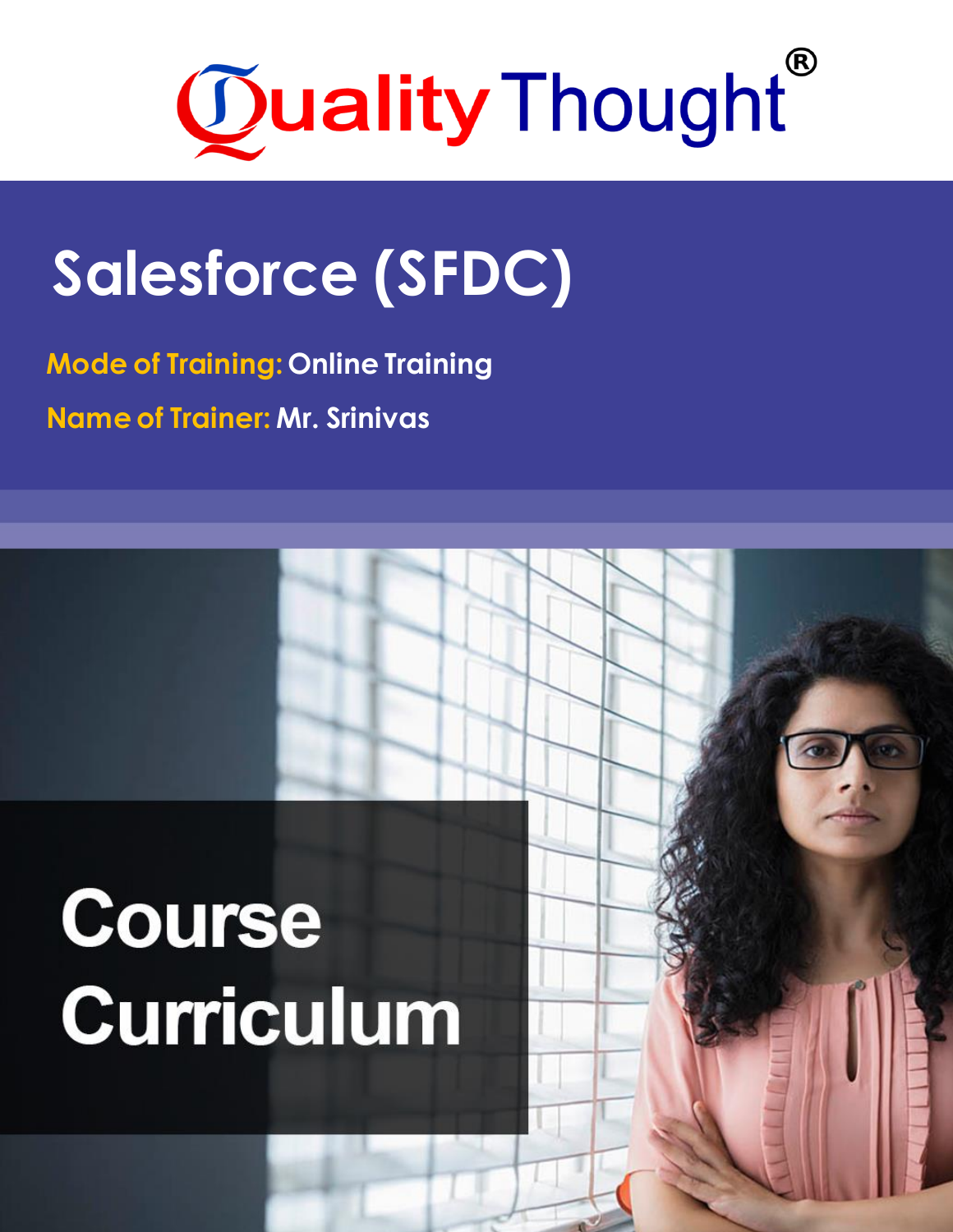## **SFDC Testing Curriculum**

Overview of Testing

- Definition
- Importance of Testing

Concepts of Testing

- Software Development Life Cycle (SDLC)
- Software Testing Life Cycle (STLC)
- Defect Management Life Cycle/ Bug Life Cycle
- Different types of testing

Agile Test Management Approach

- Overview on Test Management tools
- Different types of Test Management tools
- Jira Align (Agilecraft/Jira)
- Test Planning
- Test Execution process
- **Defect Life Cycle**

Introduction to CRM

- What is CRM?
- Why CRM matters?
- Life without CRM
- Benefits of CRM
- CRM & the Cloud Computing Revolution
- What is CRM System?
- CRM Systems for a Modern World

### SFDC Overview

- Why choose Salesforce?
- Introduction to Salesforce.com (SFDC)
- Salesforce architecture
- SFDC modules
- What is APEX?

### SFDC testing

- What is Salesforce Testing?
- Why Salesforce testing?
- Types of Salesforce Testing
- Levels of Testing in Salesforce
- Salesforce Testing Process
- Salesforce Testing challenges
- Best practice for Salesforce testing
- Roles and Responsibilities of a Salesforce Tester
- Salesforce Testing: Client Challenges

Salesforce Real time Project